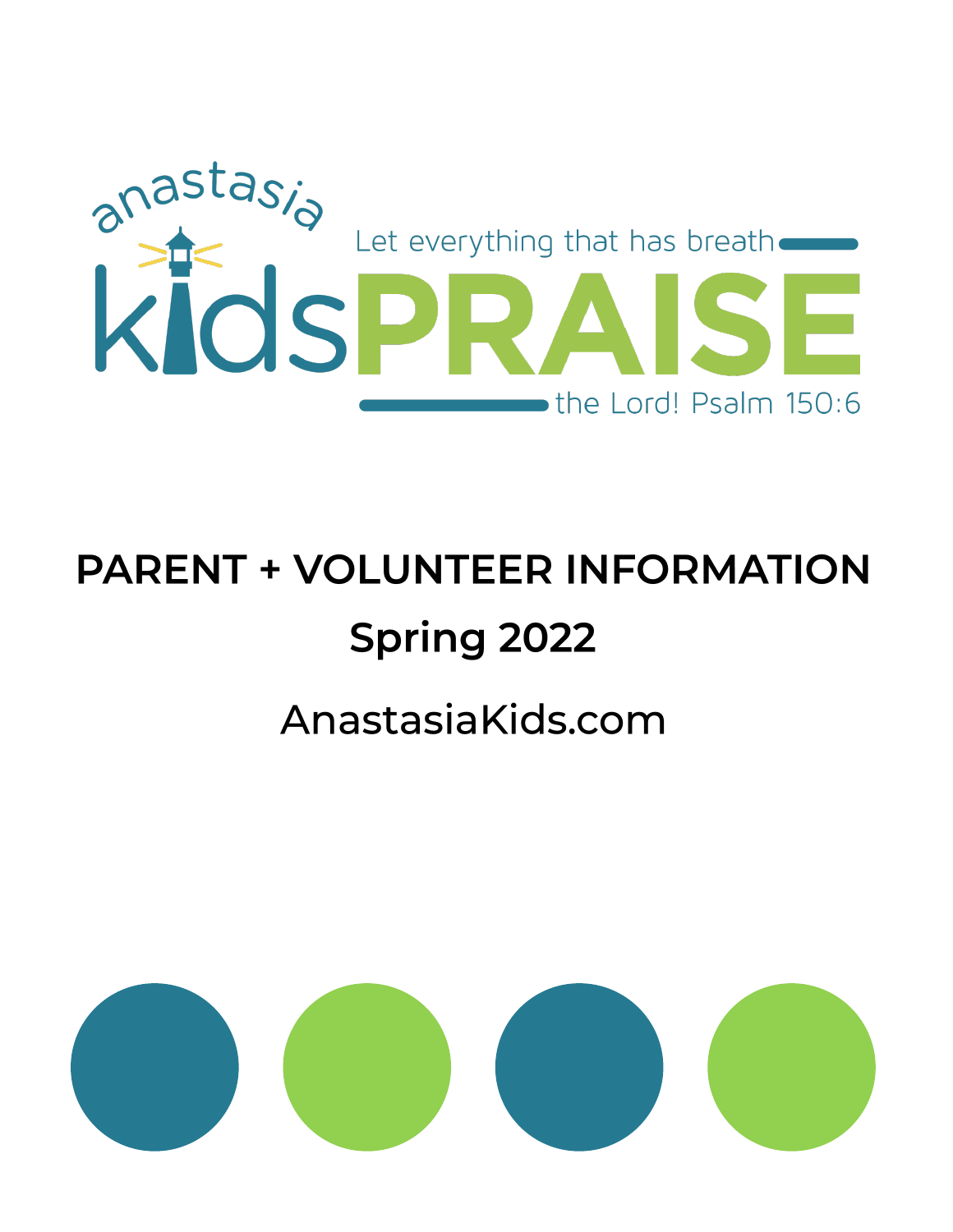Welcome

### **TO ANASTASIA KIDSPRAISE!**

We're so excited that your children are joining us! Anastasia KidsPraise is the midweek worship + arts ministry for children from three years old through fifth grade. We exist to guide children to know Jesus Christ as their Savior and become lifelong worshipers of God through music, arts and media. We do this by equipping kids to offer whatever talents, gifts and skills they possess back to God as an act of worship.

We meet Wednesday evenings during the school year from 6 - 7:15 pm at Anastasia Church on the Island. A full calendar can be found further in the handbook.

We're led by a team of staff and volunteers whose passion is children and whose vision is to partner with parents and families to help your child discover and embrace a growing relationship with Jesus Christ.

Anastasia Kids, our children's ministry at Anastasia Church, offers midweek and weekend ministries for children from one-year-old through 5th grade. We provide your kids with a solid foundation of biblical knowledge to help them make wiser choices, build stronger relationships and develop a deeper faith. We recognize that family at home and family at church must partner to help kids embrace a growing relationship with Jesus Christ and provides tools and resources to support families at home.

Please contact us with any questions or concerns.

**Children's Ministry Team / Anastasia Church on the Island**

Tamré Bennett, Children's Minister/ tamre.b@anastasiachurch.org

Hannahlee Goedelman, Anastasia Kids Jr. Director / earlychildhood@anastasiachurch.org

Becky Yeoman, Anastasia Kids/Kids Jr. Associate / kids@anastasiachurch.org

Stephanie Styles, Anastasia KidsPraise/Sanctuary Worship Associate / stephanie.s@anastasiachurch.org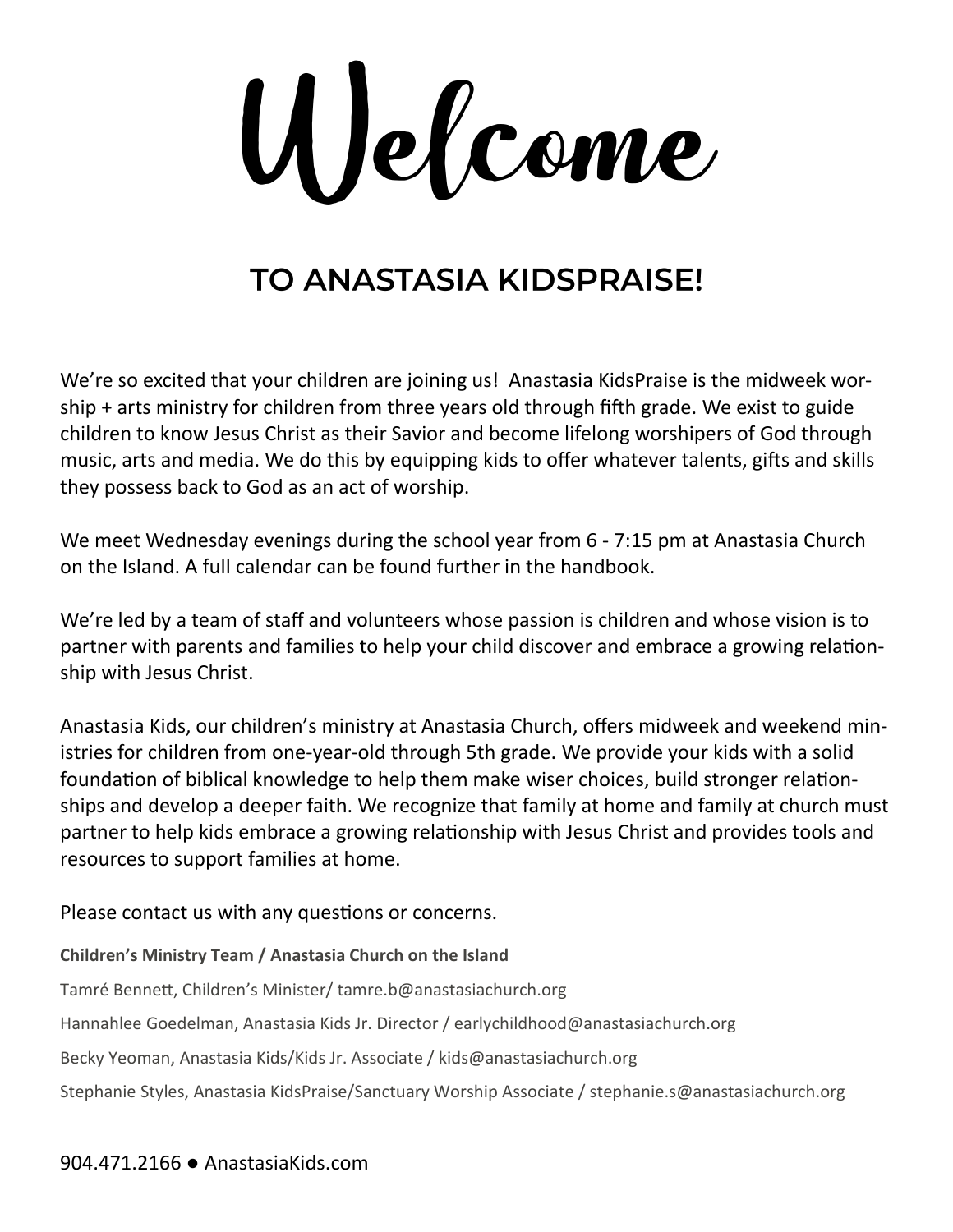### KIDSPRAISE CHECK-IN + DISMISSAL PROCEDURES

### **Preschool and Kindergarten / 6:00 - 7:00 pm**

Your classrooms and check-in/pick-up procedures have not changed from past years. A parent or guardian will check in and pick up children from their classrooms. We are ready to receive children at 5:50 p.m. but no earlier.

- 3-year olds: Building A/ Blue Door
- 4-year olds: Building B / North Yellow Door
- Kindergarten: Building B / South Yellow Door

Parents will be required to present the Pick-Up Card with their child's name on it in order to retrieve your child.

\*\* If you forget the card, please visit the Connect Table and you will be asked to show identification that matches a name on the child's registration form as an approved adult to pick up that child.

### **First thru 5th Grades / 6:00 - 7:15 pm**

#### **CHECK-IN**

All 1<sup>st</sup>-5<sup>th</sup> grade children will check in alphabetically by last name in the Atrium. Groups will be A-G (pink), H-M (green) and N-Z (orange). They will receive their name tags and go directly to the CLC where they will be seated by elective class.

#### **DISMISSAL**

Every week, all  $1^{st}$ -5<sup>th</sup> grade children will be dismissed from the CLC. Groups will be the same as check-in: A-G (pink), H-M (green) and N-Z (orange). Parents will be required to present the Pick-Up Card with their child's name on it in order to retrieve their child. KidsPraise Volunteers will then go in to the CLC to bring your child out and return your Pick Up Card to you. **PLEASE STAY NEAR THE DISMISSAL TABLE SO WE CAN EASILY FIND YOU**.

Rap Up Rally will be the first Wednesday of every month and will not affect pick-up procedures.

\*\*If you forget the Pick Up Card, please speak to your secretary and you will be asked to show identification that matches a name on the child's registration form as an approved adult to pick up that child.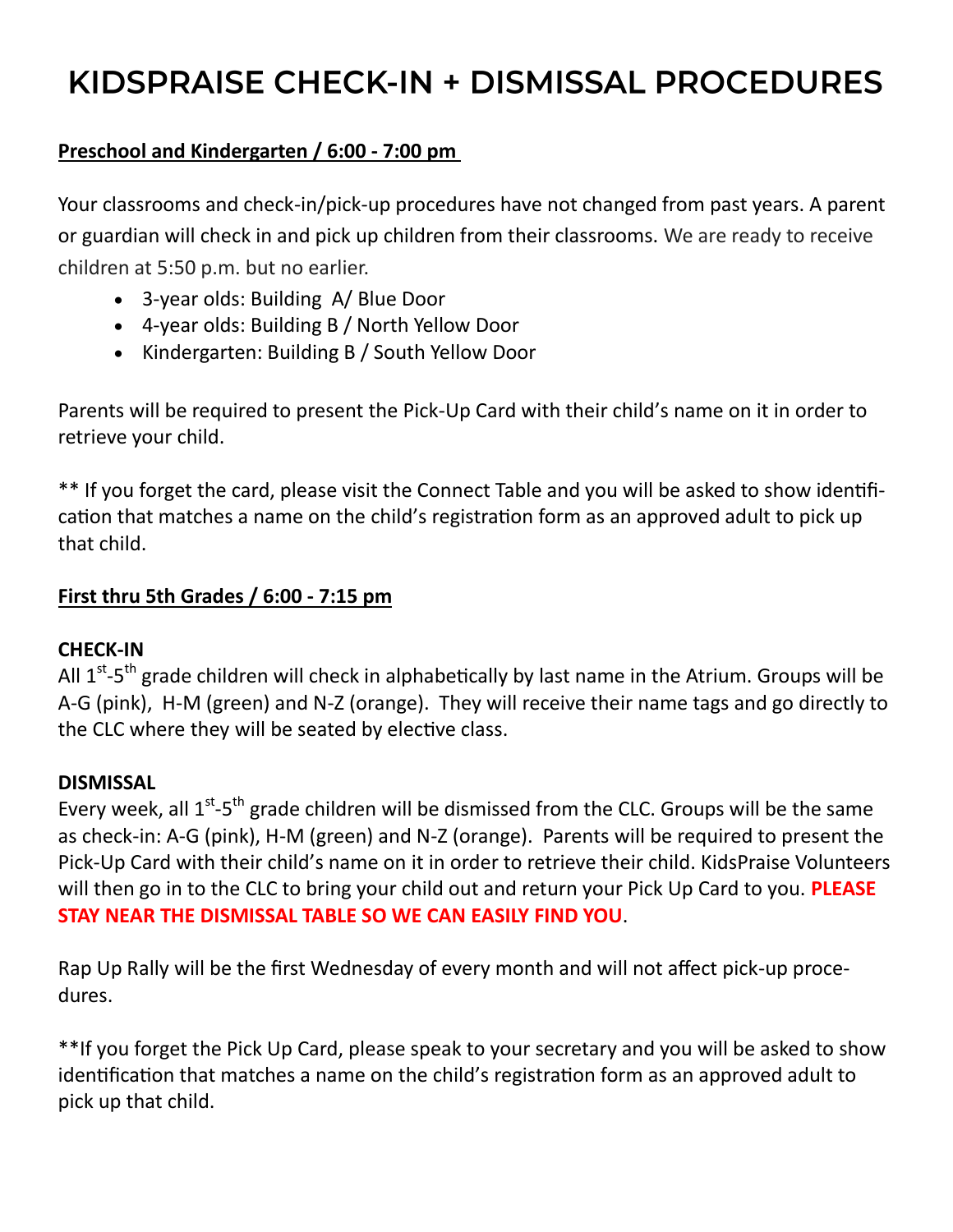### **SCRIPTURE MEMORY CHALLENGE**

God wants His children to know what is in His Word so that we can learn, grow strong, and live the life He created us to live. We emphasize the importance of learning scripture in all of our children's ministry age groups.

There will be three age-appropriate Memory Verses each semester: one verse for each month: September, October, November, January/February, March & April. On the first Wednesday of each month, the new scripture verse will be announced. Children will have the remaining Wednesday nights in the month to memorize the verse. Please have your child memorize the verse in the translation we send home.

**KidsPraise Preschool & Kindergarten** Preschoolers and kindergartners will receive a prize for each verse completely memorized and recited to a KidsPraise Adult Volunteer in their classroom. Children must be able to say the verse, book, chapter and scripture number without the help of an adult or other child. **Preschoolers and Kindergartners who memorize all 6 verses receive a ribbon at the end of the KidsPraise year.**

**KidsPraise 1st -5 th grade** When they are ready to recite that month's verse, first through fifth graders can visit the Scripture Memory Table in the Atrium on Wednesdays from 5:45 – 6:00 p.m. before checking in to KidsPraise. Children must be able to say the verse, book, chapter and scripture number without the help of an adult or other child. We will track the kids' progress and those who completely memorized that month's verse will choose their prizes AFTER DISMISSAL from 7:15-7:30 p.m. at the Scripture Memory Table in the Atrium. Rap Up Rally is now held once a month. **First through fifth graders who memorize all 6 verses will receive a special prize at the end of the KidsPraise year.**

### **ATTENDANCE AWARDS**

In the post-Covid world, we recognize that attendance is not always an option. However, we do want to recognize those children whose families make attendance a high priority.

Each month, we'll track attendance and kids who attend each Wednesday of that month will be recognized at the next month's Rap Up Rally and receive a special prize.

**At the end of the KidsPraise year, kids who have earned FOUR of the SIX potential monthly attendance prizes will receive a Scripture medal and a gift card!**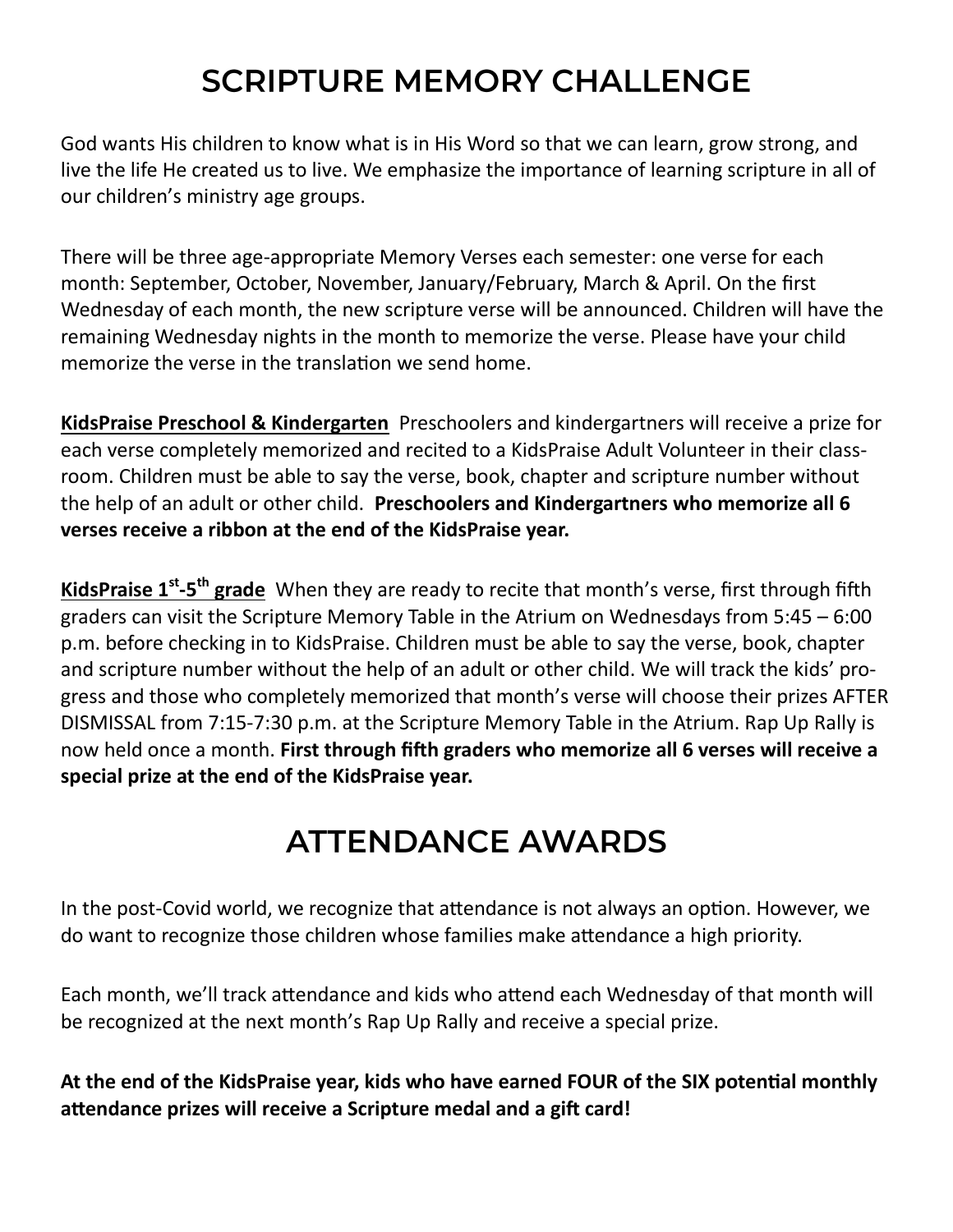

### **SPRING 2022 CLASSES + LEADERSHIP 3s, 4s + K (Pre+K) 6-7pm**

#### **5:45 pm**

Children of volunteers: Pre+K children may be delivered to their classrooms. First-5th grade kids check in with their secretaries, retrieve nametags and go into the CLC to their elective class seats.

| <b>THREE-YEAR-OLDS</b> |                  | 6-7 PM / 6-7:15 PM for on-campus parents in a ministry |  |
|------------------------|------------------|--------------------------------------------------------|--|
| <b>Building A</b>      | Co-Director:     | Amber Elder                                            |  |
| (blue door)            | Co-Director:     | Mandy Murdock                                          |  |
|                        | Adult Assistant: | Tina Dzioba                                            |  |
|                        | Adult Assistant: | Jeanie Ginn (maybe)                                    |  |
|                        | Adult Assistant: | <b>Christine Baker</b>                                 |  |
|                        | Secretary:       | Ronda Wages                                            |  |
|                        | Youth Helper:    | Liliana Herrington                                     |  |
|                        | Youth Helper:    | Katie Kelly                                            |  |

| <b>FOUR-YEAR-OLDS</b> | 6-7 PM / 6-7:15 PM for on-campus parents in a ministry |                         |
|-----------------------|--------------------------------------------------------|-------------------------|
| <b>Building B</b>     | Co-Director:                                           | Erin Ginn               |
| (north yellow door)   | Co-Director:                                           | Michelle Hurley         |
|                       | Adult Assistant:                                       | Kylie Stebbins          |
|                       | Adult Assistant:                                       | Jennifer Vencil         |
|                       | Adult Assistant:                                       | Pat Wynkoop             |
|                       | Adult Assistant:                                       | S                       |
|                       | Secretary:                                             | Sue Grasso              |
|                       | Youth Helper:                                          | <b>Elizabeth Curtin</b> |
|                       | Youth Helper:                                          | Emma Valentin           |

| <b>KINDERGARTEN</b> | 6-7 PM / 6-7:15 PM for on-campus parents in a ministry |                  |
|---------------------|--------------------------------------------------------|------------------|
| <b>Building B</b>   | Co-Director:                                           | April Bray       |
| (south yellow door) | Co-Director:                                           | Teresa Petrilli  |
|                     | Adult Assistant:                                       | Elisha Alexander |
|                     | Adult Assistant:                                       | Ouida Howell     |
|                     | Adult Assistant:                                       | Kristle Jones    |
|                     | Adult Assistant:                                       |                  |
|                     | Secretary:                                             | Stephanie Whaley |
|                     | Youth Helper:                                          | Sierra Pritchard |

#### **Pre + K Dismissal Plan**

- Dismiss from their classrooms
- 7 pm All kids except...
- 7:15 pm Kids whose parent is on campus serving in or attending a ministry
- Parents with children in both Pre+K kids and 1st-5th grade are asked to pick up Pre+K first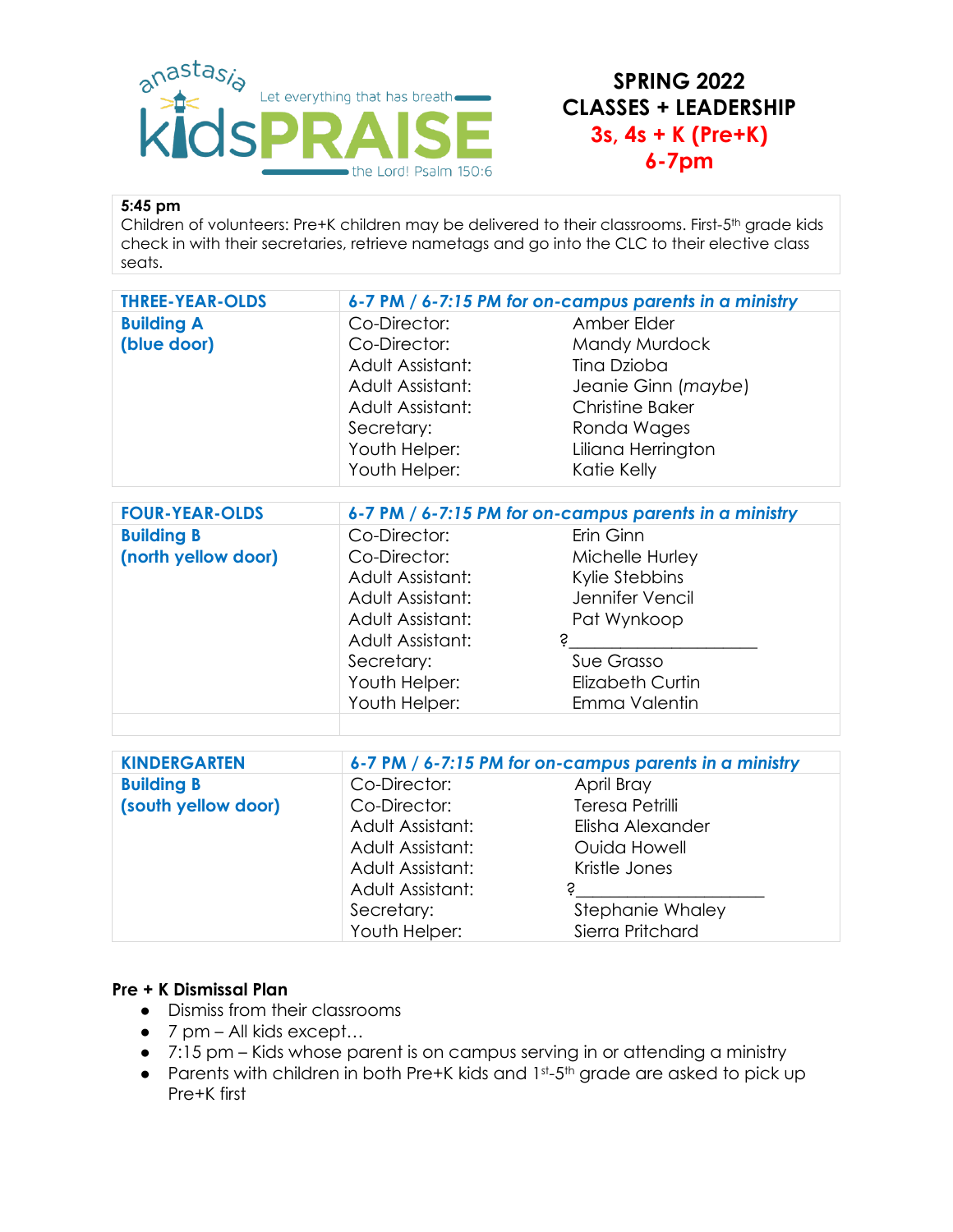

**SPRING 2022 CLASSES + LEADERSHIP 1st-5th Grade 6-7:15 pm**

| <b>ELECTIVE CLASSES</b>                                             | 6-6:40 PM                                                                                                    |                                                                                                               |
|---------------------------------------------------------------------|--------------------------------------------------------------------------------------------------------------|---------------------------------------------------------------------------------------------------------------|
| <b>ARTS &amp; CRAFTS</b><br>Bldg F (purple doors)<br>Class Size: 20 | Co-Director:<br>Co-Director:<br>Adult Assistant:<br>Adult Assistant:<br>Adult Assistant:<br>Youth Assistant: | Kelly Thigpen<br>Lisa Velez<br>Teresa Andrews (sign holder)<br>Joseph Colsant<br>Flavia Wilson<br>Emma Whaley |
| <b>HOLY YOGA</b><br><b>CLC 301</b><br>Class size: 15                | Director:<br>Adult Assistant:                                                                                | Lisa Gleaton<br>Kim Robshaw (sign holder)                                                                     |
| <b>HIP HOP</b><br><b>CLC 302</b><br>Class size: 13-15               | Director:<br>Adult Assistant:<br>Adult Assistant:                                                            | Emma Curtin (Y)<br>Glenda Thompson (sign holder)<br>Jon Thompson                                              |
| <b>HELPING HANDS</b><br><b>CLC 300</b><br>Class size: 13-15         | Director:<br>Adult Assistant:<br>Adult Assistant:<br>Youth Assistant:                                        | Kim Storms<br>Tracy Helms (sign holder)<br>Mary Melfi<br>Amelia McQuaig                                       |
| <b>LEGO</b><br><b>CLC 307</b><br>Class size: 15-18                  | Director:<br>Adult Assistant:<br>Adult Assistant:                                                            | <b>Brandon Elder</b><br>Andrew Hurley (sign holder)<br>Jacob Trautsch                                         |
| <b>REC + GAMES</b><br><b>CLC</b><br>Class size: 25-30               | Director:<br>Adult Assistant:<br>Adult Assistant:<br>Adult Assistant:                                        | Doug Stauffer<br>Jonathan McClure (sign holder)<br>TJ Jones<br>Louana McClure                                 |
| <b>WOOD WORKING</b><br>Bldg F (purple doors)<br>Class size: 12-14   | Director:<br>Adult Assistant:<br>Youth Assistant:                                                            | Mac Gamache<br>(sign holder)<br><b>Zach Grasso</b>                                                            |
| 7.4.1<br>J And CRABE BELIEA BOAL                                    | $D^* = -1$                                                                                                   | $D = U_1 + A_2 + A_3$                                                                                         |

| 1st and 2nd GRADE REHEARSAL<br>CLC 302 | Director:<br>Adult Assistants:<br>Youth Assistant:  | Polly Andrews<br>Emma Curtin, Tracy Helms, Andrew<br>Hurley, Mary Melfi, Jon Thompson,<br>Glenda Thompson, Jacob Trautsch<br>Zach Grasso |
|----------------------------------------|-----------------------------------------------------|------------------------------------------------------------------------------------------------------------------------------------------|
|                                        | Director:<br>Adult Assistants:<br>Youth Assistants: | Donna Nicolosi<br>Joseph Colsant, TJ Jones,<br>Jonathan McClure, Kim Robshaw,<br>Flavia Wilson<br>Amelia McQuaig, Emma Whaley            |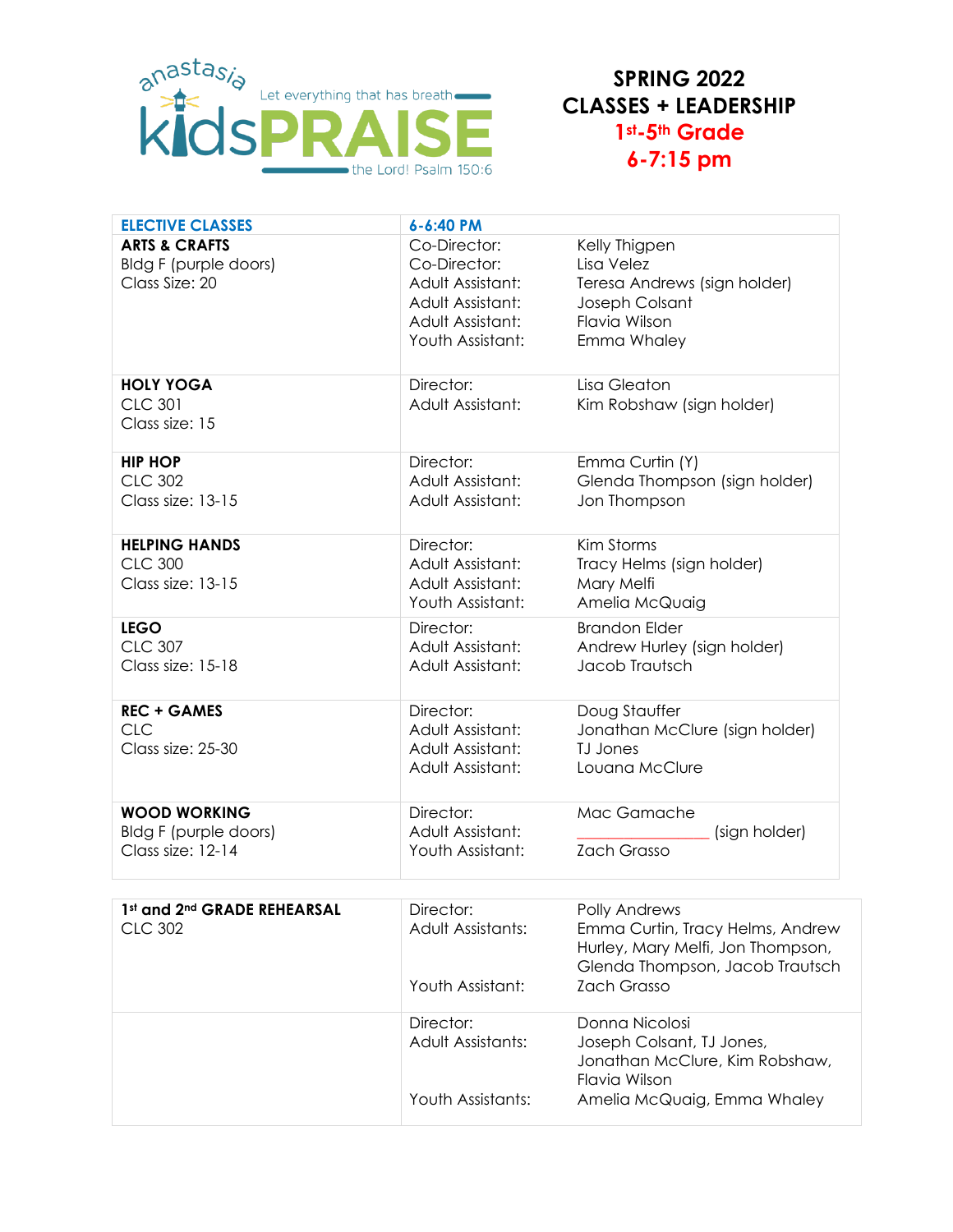

### **SPRING 2022 WEEKLY SCHEDULE + DISMISSAL PLAN 1st-5th Grade**

| <b>WEEKLY SCHEDULE</b>                                                                                                            |                                                                                                                                                                                                                         |
|-----------------------------------------------------------------------------------------------------------------------------------|-------------------------------------------------------------------------------------------------------------------------------------------------------------------------------------------------------------------------|
| 5:45 pm                                                                                                                           | Children of volunteers: Pre+K children may be delivered to their<br>classrooms. First-5 <sup>th</sup> grade kids check in with their secretaries,<br>retrieve nametags and go to the CLC to their elective class seats. |
| $5:50 - 6:00$ pm                                                                                                                  | Atrium Check-in *Kids go to CLC and sit with elective class group<br>Recite scripture (March, April & May)                                                                                                              |
| $6:05 - 6:40$ pm                                                                                                                  | <b>Elective Classes</b>                                                                                                                                                                                                 |
| $6:45 - 7:15$ pm                                                                                                                  | 1 <sup>st</sup> Wednesday of the month: Rap Up Rally / CLC - all grades                                                                                                                                                 |
|                                                                                                                                   | 2nd, 3rd & 4th Wednesdays of the month<br>1st + 2 <sup>nd</sup> grades rehearse in CLC room 302<br>3rd-5th grades rehearse in the CLC                                                                                   |
| $7:15$ pm                                                                                                                         | All grades dismiss from the CLC                                                                                                                                                                                         |
| <b>ATRIUM</b>                                                                                                                     |                                                                                                                                                                                                                         |
| <b>Atrium Connection Team</b>                                                                                                     | Michelle Curtin, Stephanie Styles & Becky Yeoman<br>Floaters: Polly Andrews, Lindsey Fischer, Sandra Nagy, Jessica Turner                                                                                               |
| <b>Substitutes</b>                                                                                                                | Rachelle McCranie, Kyle Murdock & Susan Stauffer                                                                                                                                                                        |
| <b>Atrium A-G Secretaries</b>                                                                                                     | Cheryl Norman & Sandra Nagy                                                                                                                                                                                             |
| <b>Atrium H-M Secretaries</b>                                                                                                     | Kay Dunn & Elisa West                                                                                                                                                                                                   |
| <b>Atrium N-Z Secretaries</b>                                                                                                     | Abrina Fechter & Jennifer Tompkins                                                                                                                                                                                      |
| <b>Scripture Memory</b>                                                                                                           | 5:45-6 pm Reciting: Lindsey Fischer, Donna Nicolosi, Meghan Saxon                                                                                                                                                       |
|                                                                                                                                   | 7:15 pm Prize Pickup: Lindsey Fischer, Meghan Saxon                                                                                                                                                                     |
| <b>PARENT CONNECTION FOR ATRIUM PICK-UP</b>                                                                                       |                                                                                                                                                                                                                         |
| A-G (PINK)                                                                                                                        | Cheryl Norman & Sandra Nagy                                                                                                                                                                                             |
| H-M (GREEN)                                                                                                                       | Kay Dunn & Mary Melfi                                                                                                                                                                                                   |
| N-Z (ORANGE)                                                                                                                      | Abrina Fechter & Jennifer Tompkins                                                                                                                                                                                      |
| <b>DISMISSAL ESCORTS + CHAIR TAG COLLECTORS</b><br>(Escort kids to parents, take their nametag & return pick-up cards to parents) |                                                                                                                                                                                                                         |
| A-G (PINK)                                                                                                                        | Elisha Alexander, Andrew Hurley, Jon & Glenda Thompson,<br>Jacob Trautsch, Lilliana Herrington (Y), Amelia McQuaig (Y),<br>Emma Whaley (Y)                                                                              |
| H-M (GREEN)                                                                                                                       | Tracy Helms, Flavia Wilson, Changellehman, Joseph Colsant,<br>TJ Jones, Elizabeth Curtin (Y), Zach Grasso (Y),                                                                                                          |
| N-Z (ORANGE)                                                                                                                      | Jonathan McClure, Kim Robshaw, Jessica Turner,<br>Emma Curtin (Y), Emma Valentin (Y                                                                                                                                     |
|                                                                                                                                   | RAP UP RALLY / CLC (Elective Class leaders can stay back and clean-up)                                                                                                                                                  |
| <b>DIRECTOR</b>                                                                                                                   | Tamré Bennett                                                                                                                                                                                                           |
| <b>CO-DIRECTOR</b>                                                                                                                | <b>Brandon Elder</b>                                                                                                                                                                                                    |
| <b>WORSHIP TEAM</b>                                                                                                               | Emma Curtin, Danielle Dzioba, Brandon Elder                                                                                                                                                                             |
| <b>TECH</b>                                                                                                                       | Justin Lane                                                                                                                                                                                                             |
| <b>CLC MONITORS</b>                                                                                                               | All 2nd adults and youth                                                                                                                                                                                                |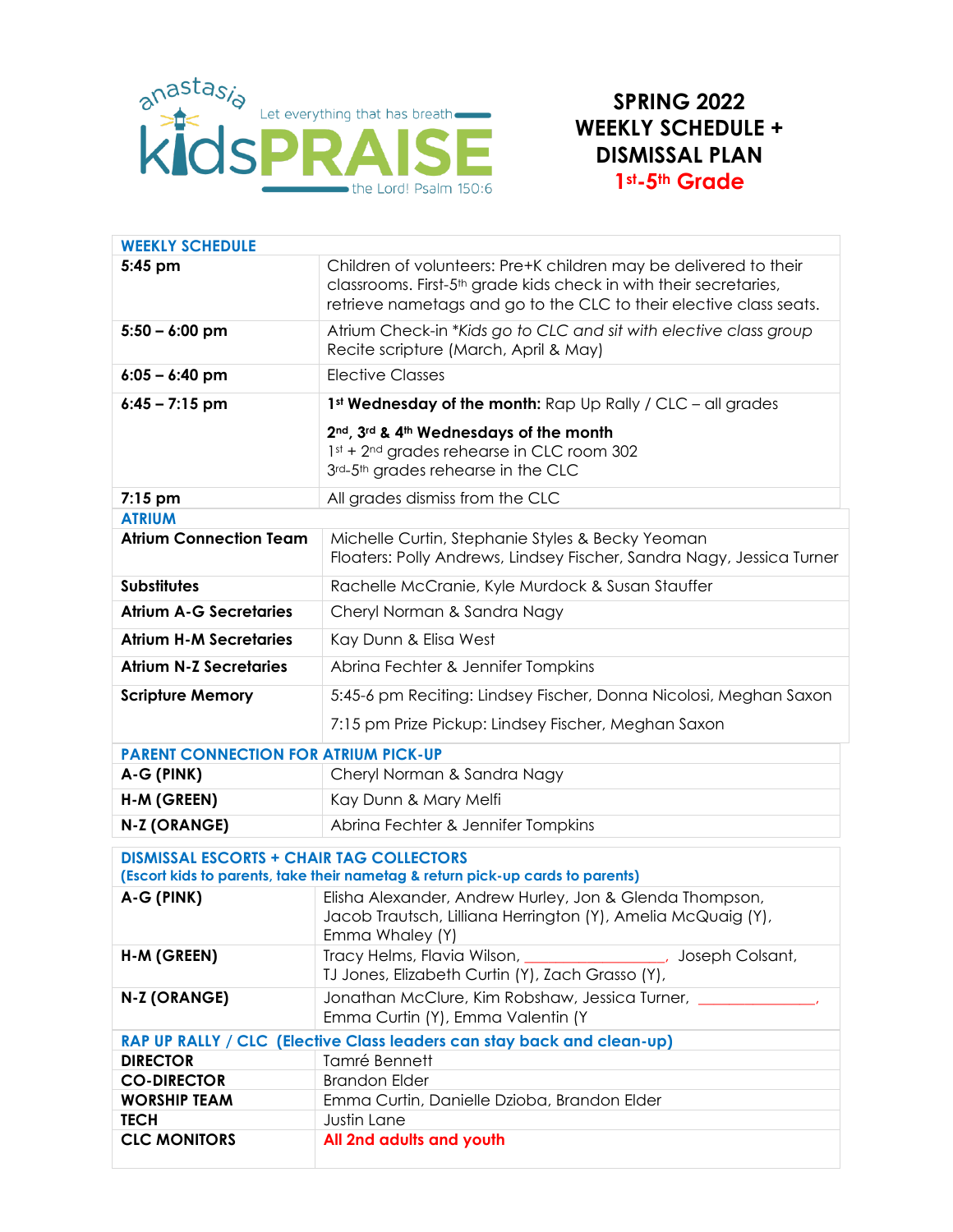### **2022 CALENDAR OF EVENTS**

**Sunday, January 2, 2022** – Nursery, Anastasia Kids Jr. and Anastasia Kids will not meet

**Wednesday, January 12** – KidsPraise Leadership Dessert & Details / 6pm / CLC 202

**Wednesday, January 19** – [KidsPraise](https://anastasiakids.com/midweek-kidspraise/) Spring Kickoff – RAP UP RALLY / 1st night of first 6-week electives

**Wednesday, February 2** – RAP UP RALLY

**Wednesday, February 9** – PreK+K introduce their mini-musical "PROMISES"

**Sunday, February 13** - Super Bowl Sunday in Anastasia Kids Jr. and Anastasia Kids

**Wed., February 23** – Last night of first 6-week classes / 1st-5th combined rehearsal in CLC, 6:45-7:15pm

**Sunday, February 27th** - Anastasia Church 50th Anniversary / 1st-5th grade KidsPraise sings

**Wednesday, March 2** – RAP UP RALLY and first night of second 6-week classes

**Wednesday, March 9** – Anastasia Church Team Night / KidsPraise will not meet

**Saturday, March 12** – Daylight Savings / Spring Forward

**Sunday, March 13** – Breakfast with Bedheads in Anastasia Kids Jr. and Anastasia Kids

**Wednesday, March 16** – Spring Break / KidsPraise will not meet

**Wednesday, April 6** – RAP UP RALLY and PreK+K combined rehearsal in Building B

**Wed., April 13** – PreK+K combined rehearsal in CLC / Rec outside / Last night of second 6-week classes

**Friday, April 15** – Easter Egg Hunt Set-up

**Saturday, April 16** – Easter Egg Hunt

**Sunday, April 17** – Easter Sunday

**Wednesday, April 20** – PreK+K KidsPraise combined rehearsal in the CLC / Rec class meets outside / Last night for PreK+K

**Sunday, April 24** – PreK+K presents "PROMISES" / 4pm in the CLC

Wednesday, April 27 - KidsPraise does not meet / Church staff will be attending Watermark Conference in Dallas, TX

**Wednesday, May 4** – 1st-5th grade Dress Rehearsal / 6-7:15pm in the CLC

**Sunday, May 8** – Mother's Day / Special Activities in Anastasia Kids Jr. and Anastasia Kids

**Wednesday, May 11 -** 1st-5th grade Spring Program / 6pm in the CLC / Last night of KidsPraise

**Sunday, June 12** – VBS Training Meeting, Lunch and Set-Up / 12:15pm

**Monday, June 13 – Friday, June 17** – VBS 2022

**Sunday, June 19** – Father's Day / Special Activities in Anastasia Kids Jr. and Anastasia Kids

**June/July 2023** – SMACK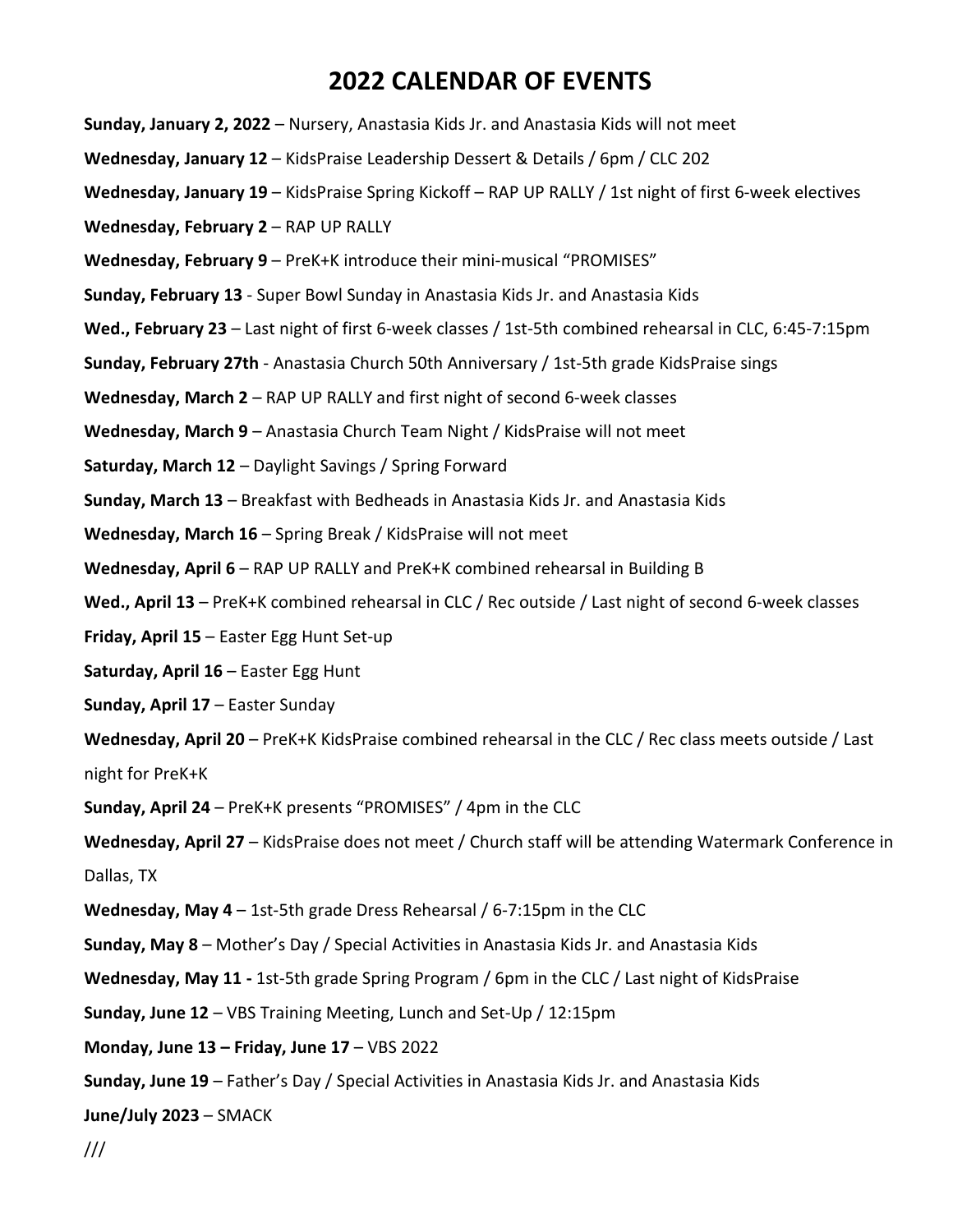## **QUESTIONS**

### **We hope we can answer most of your questions here. If not, please call us at 904.471.2166.**

**EXTENDED CARE** This year marks a major effort by the church to align the majority of our Wednesday night ministries within the 6:00-7:15 pm timeframe. As a result, we no longer offer Extended Care following KidsPraise.

**FELLOWSHIP DINNERS** Family Dinner is served in the CLC starting at 5:00 p.m. \$5 for ages 12 and up; \$3 for kids aged 4-12; kids 3 and under are free. The menu changes weekly.

**UNACCEPTABLE BEHAVIOR** It is our goal to encourage children to grow socially, physically, emotionally, mentally, and spiritually. We want all of our children to be safe and feel safe. Any child's behavior that is harmful to himself/herself, another child, or a teacher (such as fighting, scratching, biting, and hitting) will not be allowed during KidsPraise. If unacceptable behavior does occur, the lead volunteer will talk with the child about appropriate behavior and the child will be redirected to another activity. Parents will be contacted if an unacceptable behavior persists.

**VISITORS / BRINGING A FRIEND** We wholeheartedly welcome visitors and friends! We are so excited when our children bring a friend. However, it is imperative that we have some sort of contact info for each child in the event of an emergency. We are asking parents of visiting children or the KidsPraise parent bringing a friend to complete a basic contact info form for each child visiting. Feel free to download and complete the form from AnastasiaKids.com before you come and stop by the Connection Table in the Atrium to turn it in and get a nametag.

**VOLUNTEER WORKERS** At least two adult workers will be in attendance in each classroom. Typically, Anastasia Kids volunteers are required to be members of Anastasia Baptist for six months before serving. All workers are required to fill out a Volunteer Screening and submit to a background check. Please visit our SERVE WITH US page on AnastasiaKids.com for more information.

**WELL CHILD POLICY** We operate a well-child environment. For the protection of all the children in our ministry, we cannot accept a child with a runny nose, fresh cold (four days or less), fever, rash, persistent cough, diarrhea or any other signs of illness. We request that you not place your child in the program while they are at risk of exposing other children. Thank you in advance for helping us to keep our Anastasia Kids program a healthy place!